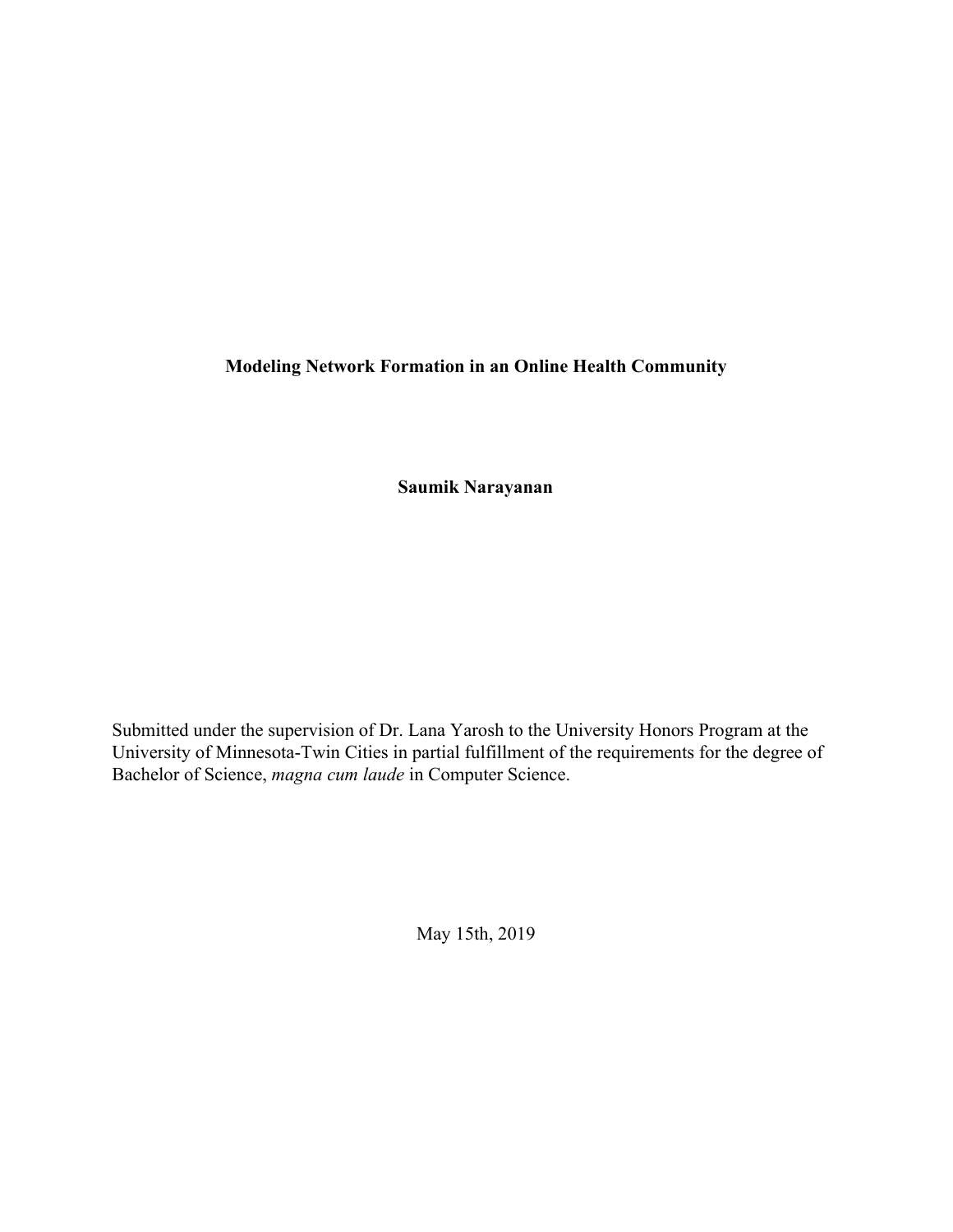#### **Abstract**

With the rise of the internet, online health communities have emerged as a resource for people with various medical conditions to form health-based connections. Like more traditional social media networks, many of these virtual connections are based on pre-existing connections formed outside the online health community. However, one major goal of these online health communities is to introduce users to others in similar situations, to provide and offer support, and to offer a platform for a meaningful, personal exchange of information (Neal 2006). This research aims to understand the reasons why new interactions are formed between users of online health communities. Our analysis of user interactions extends from previous research on network formation using conditional logit models, where interactions are modeled as individual choices made by users. Specifically, we aim to find and understand which features best predict the formation of a new connection between two users, with a focus on features derived from the graph itself, and features unique to the domain of online health communities. After creating several conditional logit models based on these features, we analyze the results to determine which features best predict the creation of an interaction. We find that the strongest predictor of a connection being formed is the degree of prior interactions with general visitors, while features from prior journal posts and recent interactions are also strong predictors.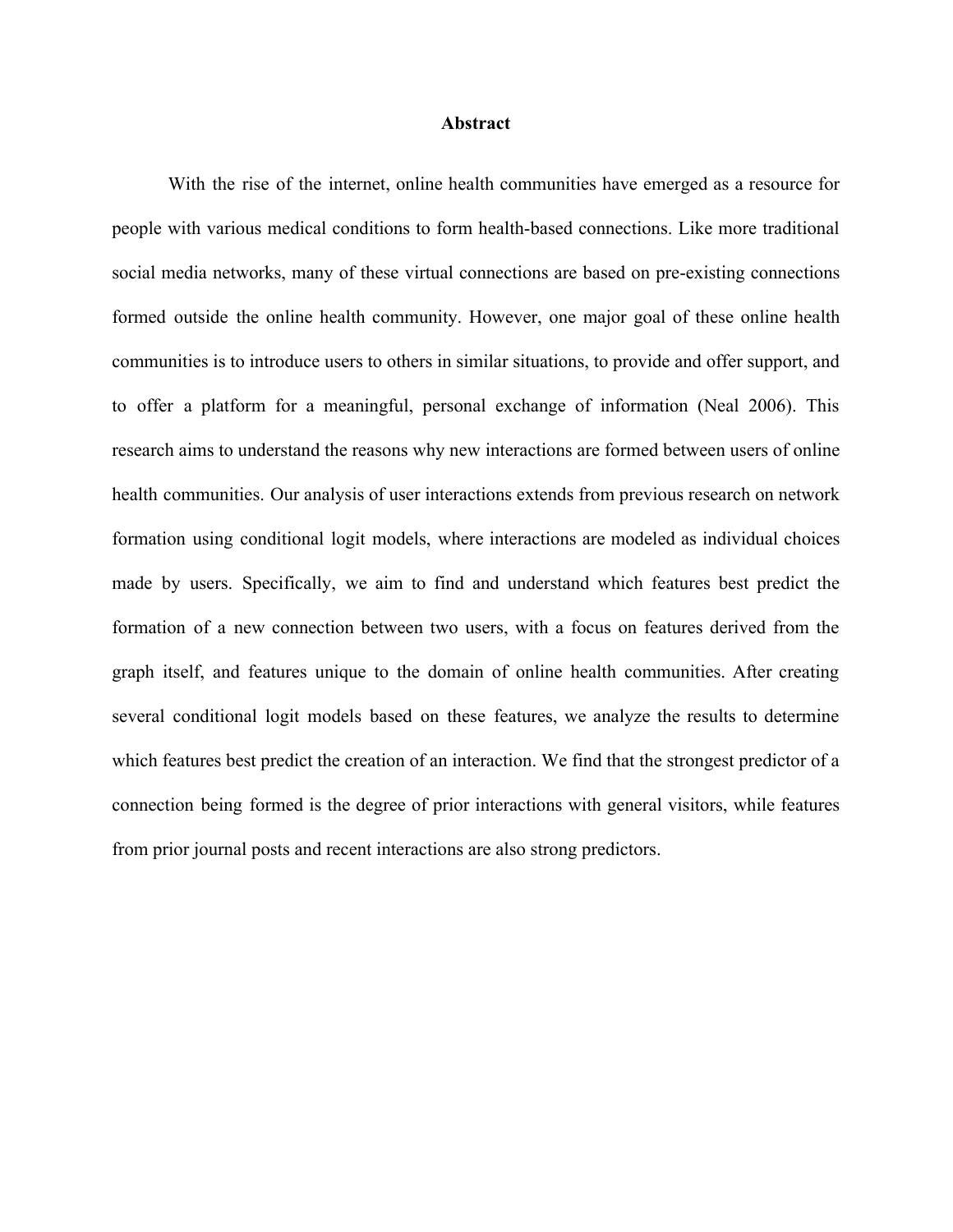## **1. Introduction**

While many different online health communities exist, each having their own purpose and spin on the concept, we focus on CaringBridge, an online health community founded in 1997. CaringBridge is a 501(c)(3) non-profit organization that brings together millions of people annually in an online social network to help overcome the isolation often experienced during a medical journey.

The primary function of CaringBridge is to host personal blogs, known on CaringBridge as *sites*. Each site focuses on the health journey of a single patient, comprised of multiple *journals* posted throughout the health journey. Journals are written by *authors*, who can either be the patient themselves or the caregiver of the patient. Each journal on every site is typically written by the same author, although this does not necessarily need to be true.

A site can define its privacy level- viewable by the public, CaringBridge registered users only, and approved users only. *Visits* are defined as a user simply viewing a journal. CaringBridge also offers site visitors three ways to interact with the site. Each journal has a section for replies, where visitors are able to leave comments regarding the contents of the journal. Additionally, each site has a single Guestbook page, where visitors can leave comments not specifically related to any particular journal post. Finally, visitors can leave "likes" on journals and comments.

The concept of social support motivates parts of our study design. When CaringBridge was created, sites were intended to inform the patient's pre-existing social network about their health journey. However, over time, CaringBridge has become a home for forming entirely new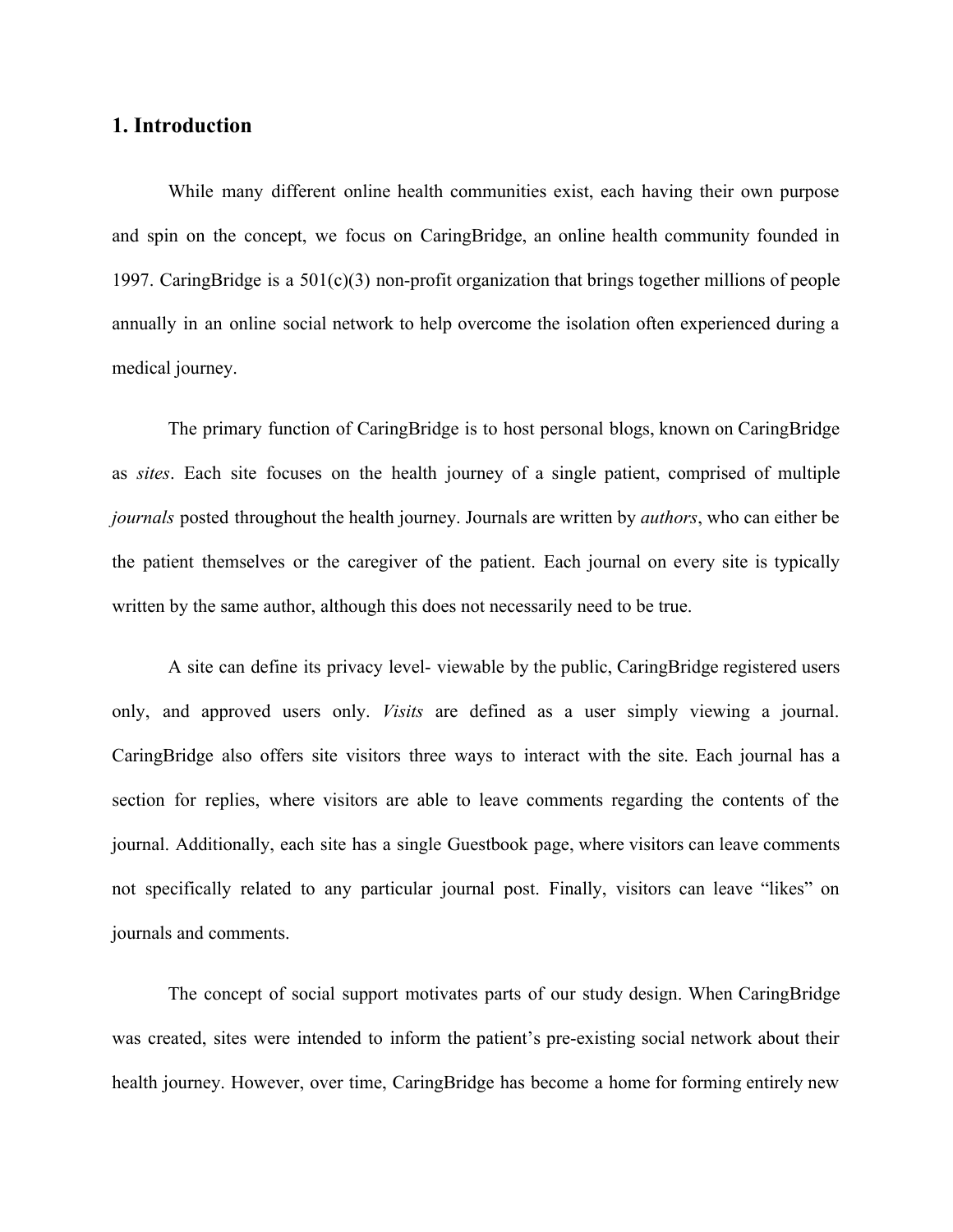connections between users. This is important because social support leads to stronger patient outcomes (Holt-Lundstad 2010), and we want to continue designing online health communities to facilitate increased social support among users. For this paper, we limit our user nodes in the interaction network to be authors of sites, not visitors, for two reasons. First, authors typically have more features available for analysis; this can potentially lead to greater and more interesting insights into how connections form. Second, the helper principle states that when an individual provides assistance to another individual, the first individual may benefit as well (Riessman 1965). In addition to measuring health outcomes from the target author as a result of individual connections, we can begin to learn how providing social support on an online health community can increase the initiating author's health outcomes as well.

Using Authors as graph nodes and Interactions as graph edges, we can define CaringBridge itself as a dynamic, directed graph of author interactions. Dynamic graphs refer to networks that vary over time, so the state of the interaction network at time  $t_0$  refers to all of the interactions between users which have taken place before time  $t<sub>0</sub>$ . Directed graphs are graphs where its edges have defined starting and ending nodes, as opposed to an undirected graph, where edges simply exist between nodes, without a defined direction; this reflects how interactions are initiated by one author and received by the target.

This paper analyzes the growth of the author and interaction network over time. Because each node is a discrete entity, the connections which it initiates can be thought of as individual choices made by the authors. We want to understand the creation of these connections: when they are formed, who they are formed between, and the characteristics of the users involved.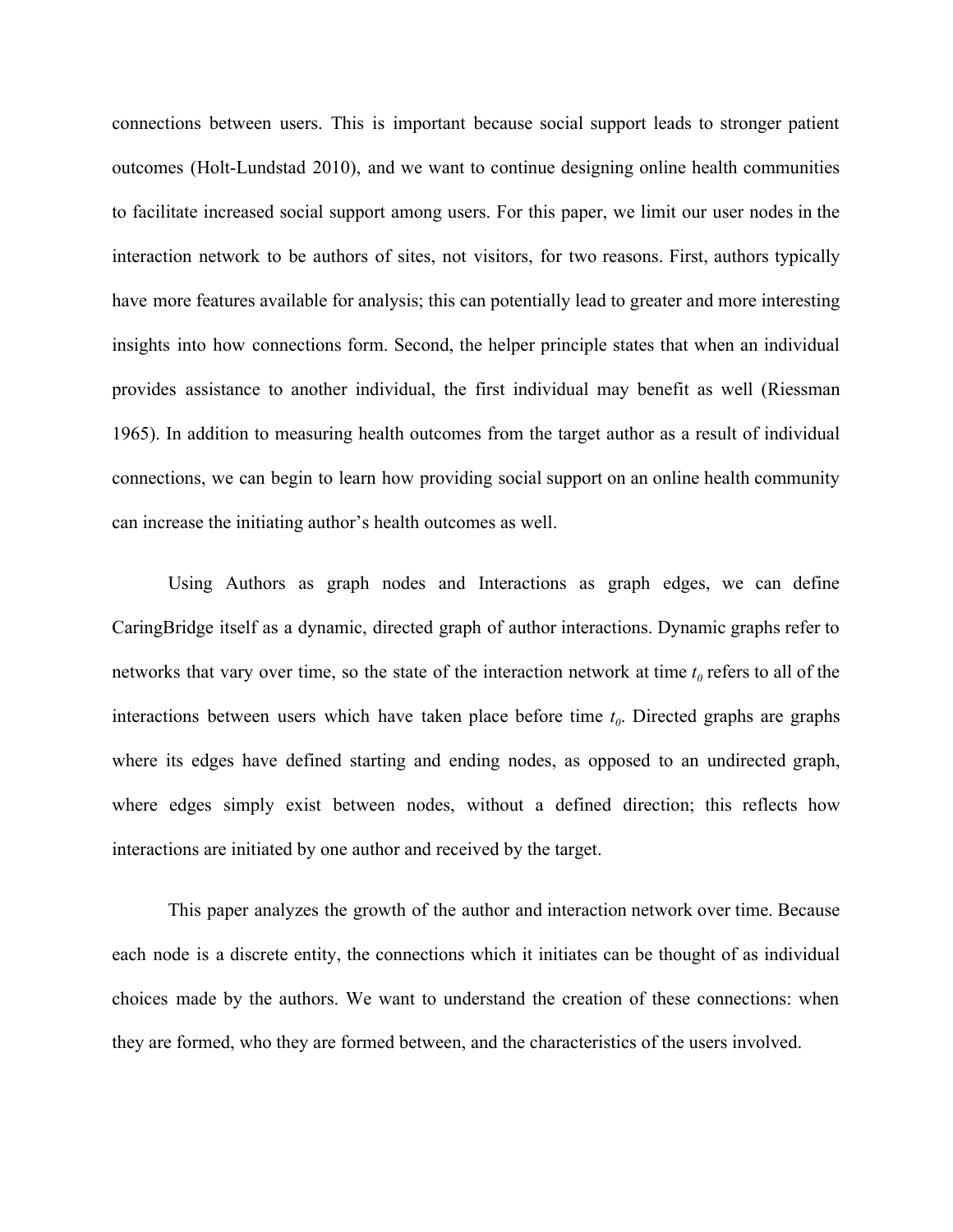## **2. Data**

Through a research partnership between CaringBridge and the GroupLens Research Lab, this work contains analysis of de-identified data from 588,210 sites and 22,333,379 users created between June 1, 2005 and June 3, 2016, shared in accordance with the CaringBridge Privacy Policy and Terms of Use Agreement. Due to the sensitive information contained in this data, we are not able to publicly release the dataset used for analysis, although any questions may be directed to either the author or CaringBridge directly.

Because this research focuses on interactions between authors, we limit ourselves to analyzing only the 565,857 authors in the dataset. We further limit the dataset to authors with at least 2 posts and an author tenure of at least 24 hours between the first post and the last post in order to remove all non-relevant authors, including spam and sites which are too short-lived to be useful for analysis. In total, this gives us 327,444 authors and 13,081,711 journals. As authors are allowed to author posts on multiple sites, these journals span across 345,463 unique sites.

Looking specifically at interactions, defined previously as either journal replies, guestbook comments, or likes, we find a total of 2,774,494 interactions where both the initiator and recipient were found in the list of non-spam authors.

## **3. Methodology**

In Overgoor et al. (2018), a framework was described for modeling social network formation using discrete choice theory. Discrete choice theory is used to model how individuals make choices between discrete alternatives, where each alternative has different qualities, or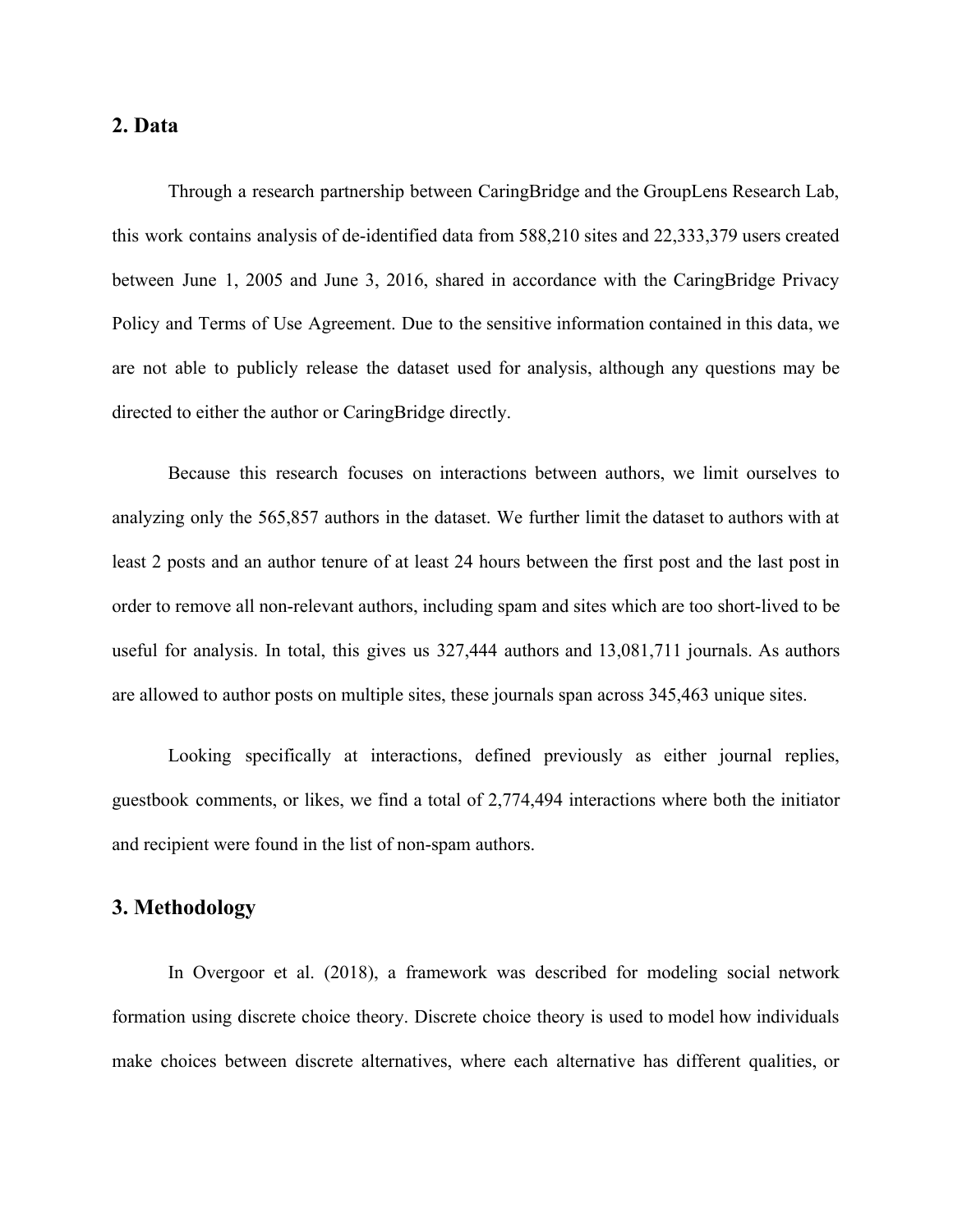features, which influence the choice made by the individual. In order to model these discrete choices made by individuals in social networks, Overgoor uses *Conditional Multinomial Logistic Regression*, hereafter referred to as a *Conditional Logit Model*, combining multinomial logistic regression models with conditional logistic regression models. Multinomial logistic regression models use input features to predict multi-class output variables. These are necessary for the CaringBridge dataset, and social networks in general, because each individual chooses their next interaction between all other users in the social network (i.e. more than the two options that standard logistic regression would account for). Conditional logistic regression models extend the scope of input features in standard logistic regression from one set of features between all models to features that are independent between the alternative choices. For example, in the CaringBridge network, authors will choose to initiate an interaction not only based on features from the source author, but by features that vary between the targets, such as the target author health condition.

In the actual CaringBridge network, whenever a user initiates an interaction, they are selecting between every single potential target in the network. However, when training our conditional logit models, selecting from the pool of every potential target quickly becomes computationally infeasible because the size of the pool is equal to the number of other authors: 327,444. Instead, we perform a process known as *negative sampling*, to reduce this search space.

Let us demonstrate negative sampling with a hypothetical example. At time *t*, a base user  $u_0$  initiates a connection with target user  $t_0$ . Given this interaction, we want to understand why the target  $t_0$  was chosen instead of a different target from the pool of potential targets  $t_1 \dots t_k$ . With negative sampling, we randomly select *n* targets from the *k*-sized target pool who were not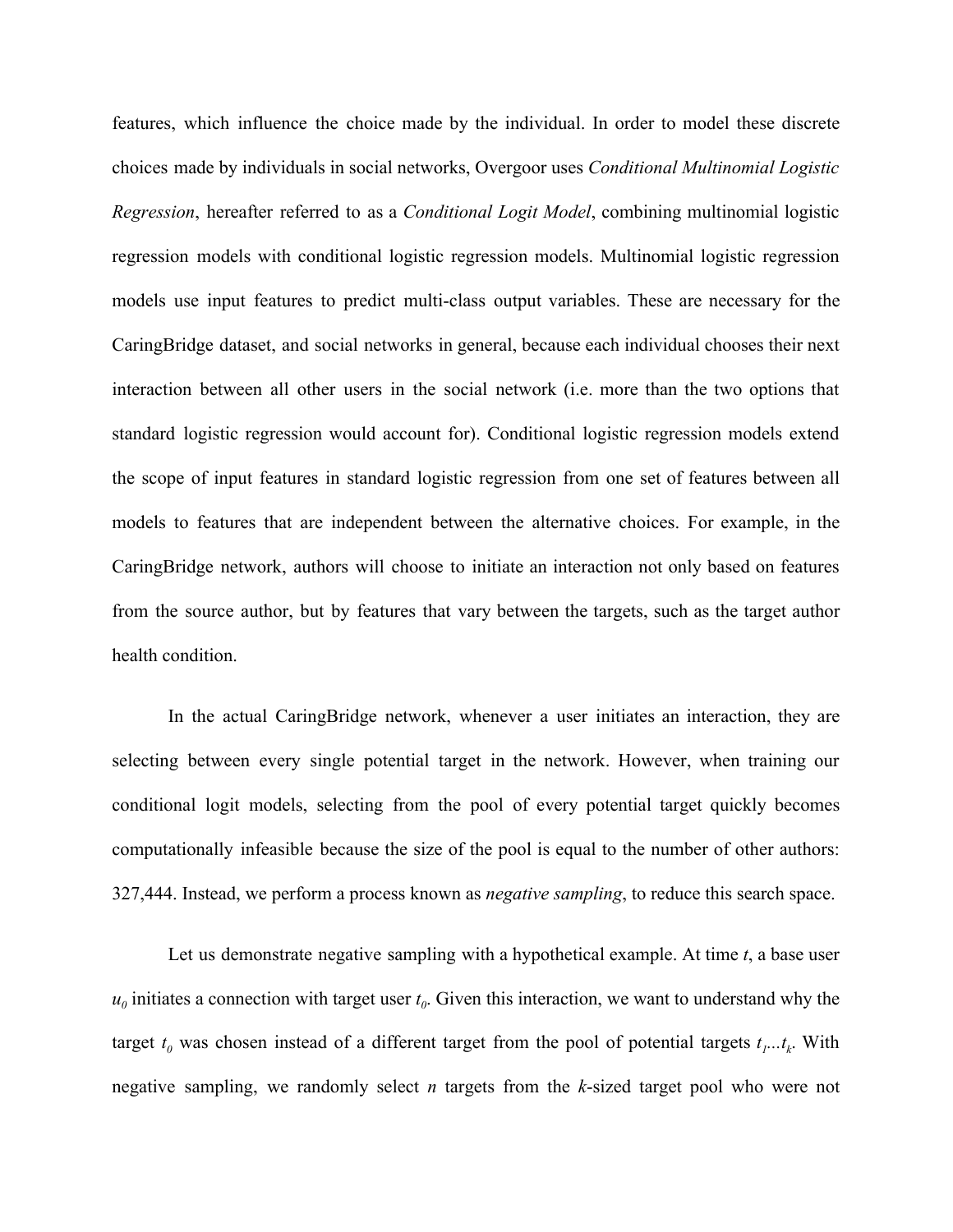chosen by  $u_0$ . In this paper specifically, we are reducing our total pool size of  $k=327,444$ , to a small pool with  $n=24$ . After including the initial positive sample, the target that the source user actually initiated with (*t<sup>0</sup>* ), this gives us 25 potential targets per interaction for the source user to choose between.

Next, we select which features to use to train our model. In Overgoor et al., Flickr connections and a network of research citations were used as sample real-world datasets. For their predictive features, they primarily used features derived directly from the graph network itself: indegree, outdegree, and whether the target is a friend-of-a-friend. Indegree refers to the number of edges directed towards the node under analysis, while outdegree refers to the number of edges originating from the node. Friend-of-a-friend means that the target node can be reached from the source node in two hops.

The first category of features we are implementing are those derived from the interaction graph itself. This interaction graph is a dynamic, temporal network, where nodes represent users and edges represent interactions. Our basic graph features were taken directly from Overgoor et al.: Indegree, Outdegree, Connectedness between base and target user, and Reciprocity between base and target user. Additionally, we create two different graphs - a combined author and visitor interaction graph one containing 25,634,494 and a subset of this graph, an author-only interaction graph, containing 827,053. Note that an author does not need to have authored any posts at the time of the interaction for the interaction to be present in the author-only interaction network. If a user's first post took place after an interaction, the user is still considered an author at the time of the interaction.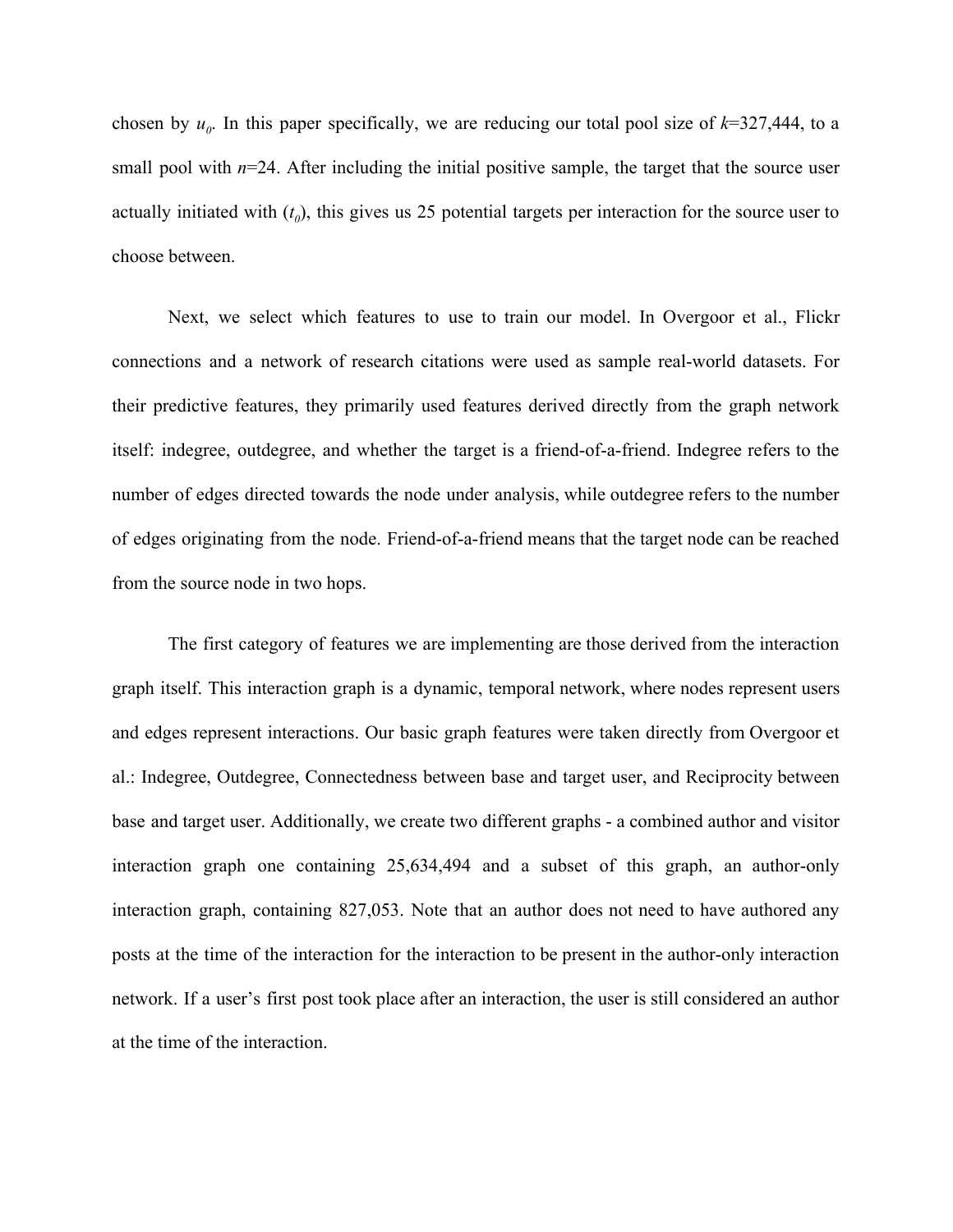For the feature generation of the combined interaction network, we order all interactions by their timestamps. Iterating through these interactions, we sequentially append each interaction to a progressively larger interaction network. Before even computing any features, we first generate approximately 80% of the graph as our starting network, the first 21,578,204 of 25,634,494 interactions. Then, we iteratively add the remaining interactions and randomly sample these iterations as we build out the network, with each interaction having a 10% chance of being added to the list of observations. Due to the massive size of this network, following this iterative process is relatively slow, so the number of interactions in our sample is only 3,740. Then, for each interaction, we perform the negative sampling technique to find 24 other target users that the initiating user could have interacted with instead of the actual target user, which gives us 25 observations per sample and a total of 93,500 total observations.

For the author-only interaction network, we randomly sampled 22,000 authors from the list of 191688 authors with at least one interaction initiated to another user. Using the same negative sampling process as the combined author and visitor interaction network with n=24, we achieved a total sample size of 550,000. Taking advantage of the significantly reduced network size, we precomputed the indegree and outdegree for every user at every possible interaction timestamp. Additionally, calculating interaction reciprocity is very easy, as looking up the existence of the reverse interaction is a quick operation. However, calculating the distance between nodes is inefficient without the actual network itself, so we were forced to forgo this feature for the author-only network.

Beyond the basic graph features, we are more interested in specific features related to our understanding of the social network as an online health community. We selected several features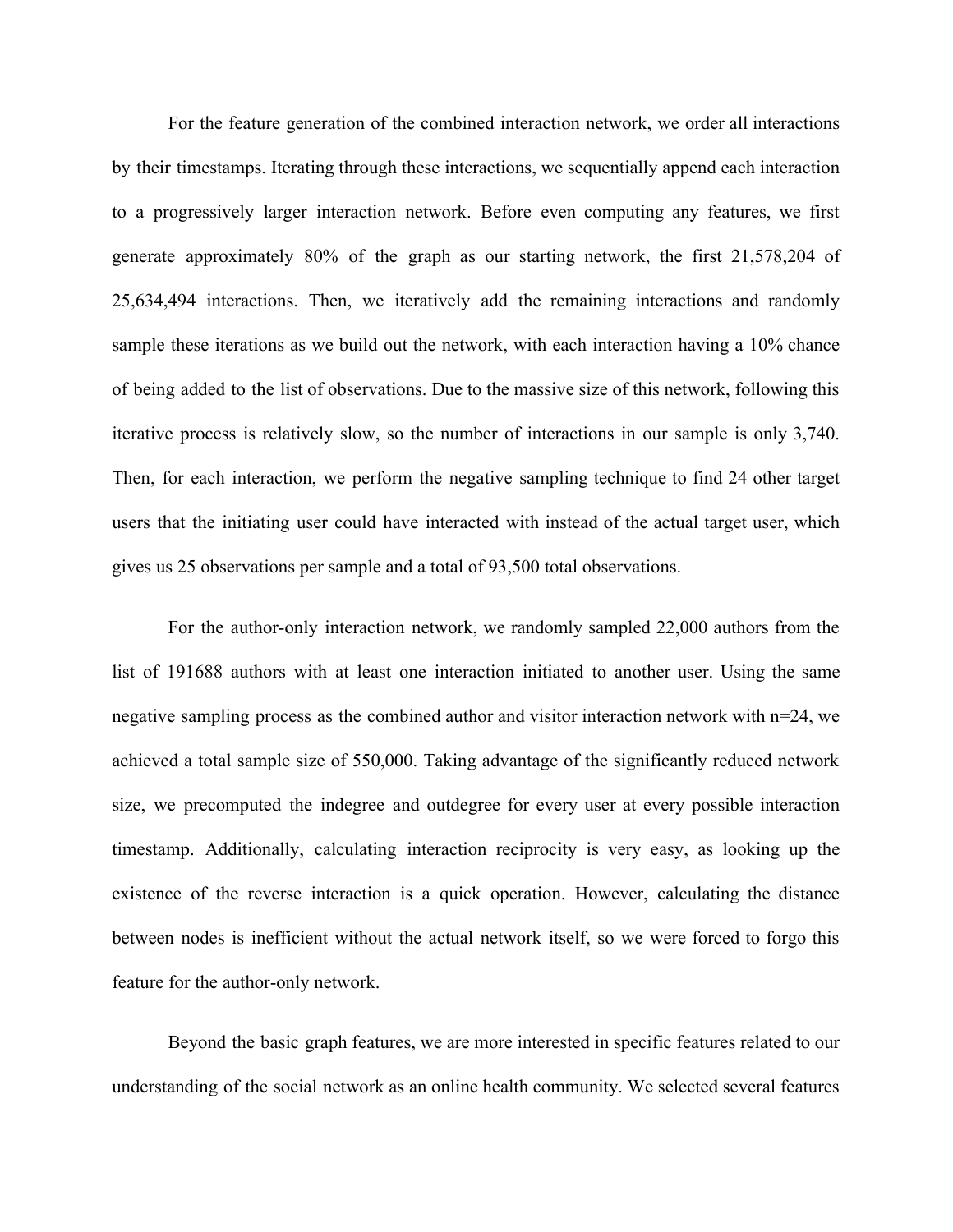to implement based on the characteristics of a user. Initial features were selected in a very wide manner, based on nearly all of the datasets provided to our lab by CaringBridge. These features can be broken up into various categories of statistics about the target user: total author activity, recent author activity, self-reported user data such as health condition, and various pre-computed author statistics, such as if the author is a patient or caregiver.

# **4. Results**

#### **4.1. Combined Author and Visitor Interaction Network**

In the combined author and visitor interaction network, we have 6 features over 3,740 unique source nodes, and 93,500 total interactions.

|              | interaction | output   | outdeg   | indeg    | recip    | is connected | has indeg | has outdeg |
|--------------|-------------|----------|----------|----------|----------|--------------|-----------|------------|
| interaction  | 1.000       | $-0.020$ | $-0.007$ | 0.000    | $-0.005$ | $-0.042$     | 0.016     | 0.008      |
| output       | $-0.020$    | 1.000    | 0.128    | 0.084    | 0.101    | 0.491        | 0.584     | $-0.603$   |
| outdeg       | $-0.007$    | 0.128    | 1.000    | 0.254    | 0.084    | $-0.014$     | 0.163     | 0.087      |
| indeg        | 0.000       | 0.084    | 0.254    | 1.000    | 0.004    | 0.003        | 0.117     | $-0.009$   |
| recip        | $-0.005$    | 0.101    | 0.084    | 0.004    | 1.000    | 0.023        | 0.071     | 0.004      |
| is connected | $-0.042$    | 0.491    | $-0.014$ | 0.003    | 0.023    | 1.000        | 0.010     | $-0.586$   |
| has indeg    | 0.016       | 0.584    | 0.163    | 0.117    | 0.071    | 0.010        | 1.000     | $-0.444$   |
| has outdeg   | 0.008       | $-0.603$ | 0.087    | $-0.009$ | 0.004    | $-0.586$     | $-0.444$  | 1.000      |

Table 1: Correlation values between input features across 93,500 observations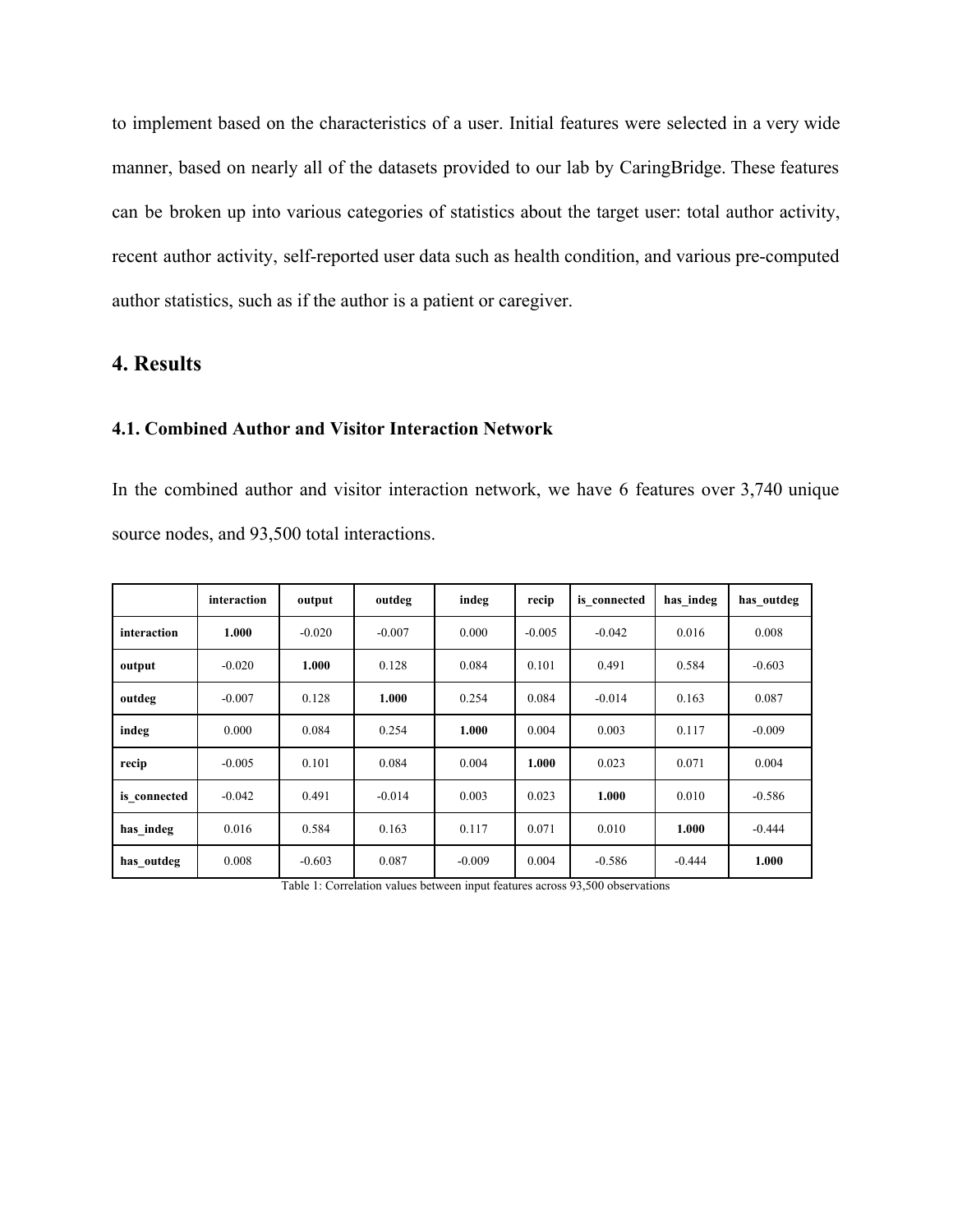In Table 1, we see the correlation between the interaction number, output, and the six input variables. Interaction refers to the enumerated target alternative for a given observation, between 1 and 25. Output is a binary variable, which is 1 if the observation contains a real interaction and 0 if the observation is derived from the negative sampling process. Because of the way our observations are constructed, alternative 1 is always the positive sample, while alternatives 2-25 are derived from the negative sample.

Visualizing this correlation table is important because it helps us determine if any of our input features are overlapping. If the correlation between two input features is too close to 1 or -1, then they are effectively redundant, and one of them can be dropped from our analysis. However, the only relatively high correlations are between *output* and *has\_outdegree* (-0.60), between *output* and *has\_indeg* (0.58), and between *output* and *is\_connected* (0.49) These correlations are not issues because a high correlation between the output and an input feature is desirable, since the goal of our analysis is to predict the output from our input features.

|                      | 1. Indegree      | 2. Outdegree     | 3. Reciprocity     | 4. Connected       | 5. Combined Degree | 6. All features      |
|----------------------|------------------|------------------|--------------------|--------------------|--------------------|----------------------|
| log(indegree)        | $-0.364*(0.023)$ |                  |                    |                    | $-0.528*(0.028)$   | $-0.536*(0.028)$     |
| has indegree         | $6.220*(0.104)$  |                  |                    |                    | $5.994*(0.125)$    | $6.005*(0.127)$      |
| log(outdegree)       |                  | $1.635*(0.031)$  |                    |                    | $1.119*(0.045)$    | $1.101*(0.046)$      |
| has outdegree        |                  | $-5.413*(0.082)$ |                    |                    | $-1.245*(0.110)$   | $-1.270*(0.112)$     |
| is reciprocal        |                  |                  | 25.000 (15051.210) |                    |                    | 22.632<br>(2802.773) |
| is connected         |                  |                  |                    | 26.000 (10569.660) |                    | 22.506<br>(3084.050) |
| <b>Test Accuracy</b> | 0.7718           | 0.6353           | 0.2765             | 0.2706             | 0.8118             | 0.8265               |

**Table 2:** 6 conditional logit model fits for combined author and visitor interaction data. Standard errors of the estimates are given in parentheses. Model was computed over 3,400 training observations and evaluated over 340 test observations. Asterisks indicate that the value is statistically significant with  $p<0.01$ .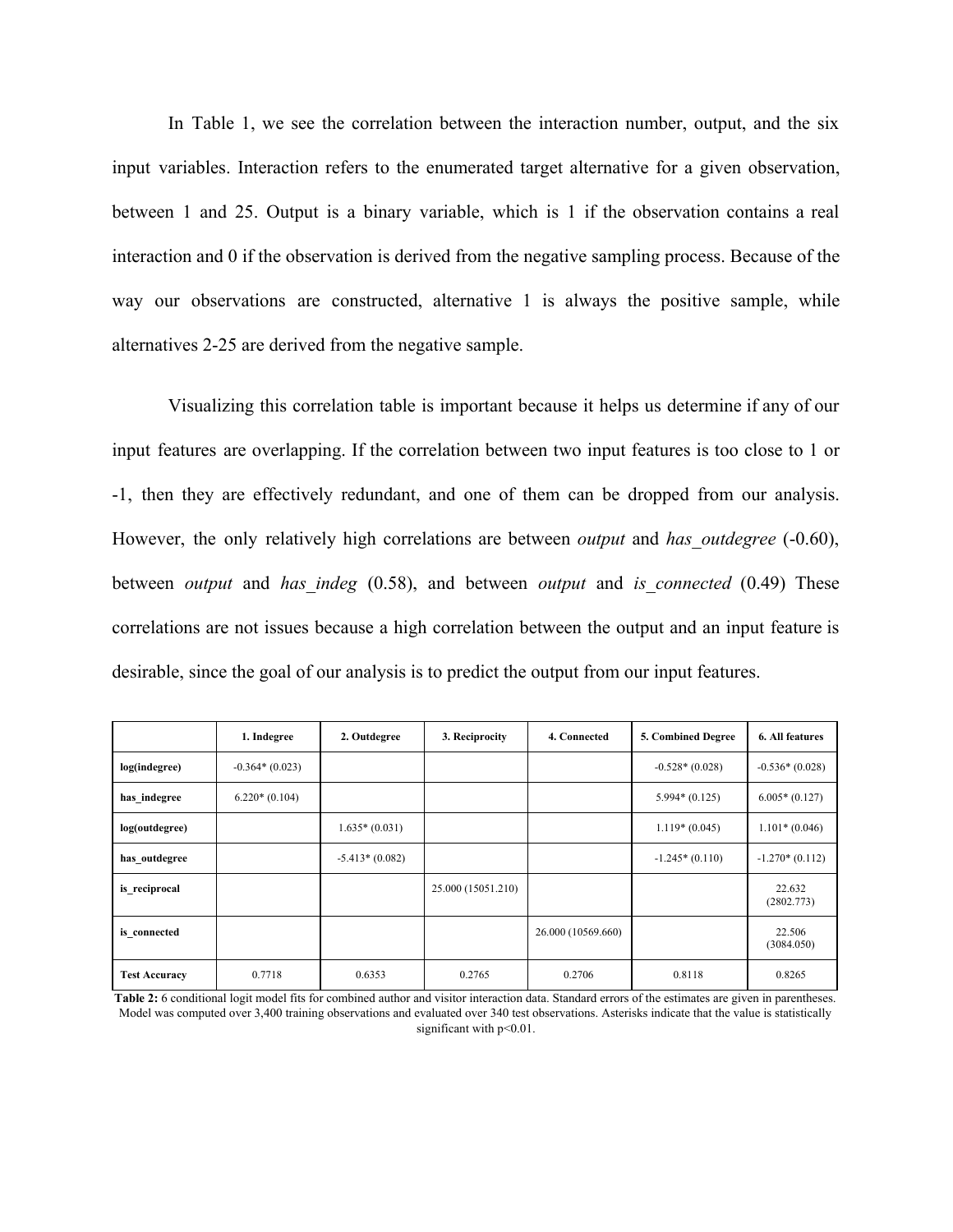The first two models were trained on indegree features and outdegree features, respectively. Both models consist of a simple binary variable describing if the degree exists (degree  $> 0$ ), as well as log(degree). Taking the log of the degree is required because of the huge disparity in degrees from author to author; the log function reduces these order-of-magnitude differences into more manageable output for the conditional logit model. The indegree model has an accuracy of 0.76, and the outdegree model has an accuracy of 0.64. Compared to the dummy classifier accuracy of 1/25, or 0.04, these accuracies are very high, indicating that the indegree and outdegree by themselves are strong predictors of interaction alternative choice.

When interpreting the model coefficient values, the most important element to note is the sign of the coefficients. A positive sign indicates that if the value of the observation's feature is increased, the observation has a higher likelihood of being chosen, while a negative sign indicates a lower likelihood of being chosen. Thus, we see that having an observation with indegree  $> 0$  causes a feature to have a higher likelihood of being chosen than an observation with indegree=0, but each additional incoming edge decreases the likelihood of an observation being chosen. The reverse is true for outdegree, with has outdegree having a negative correlation and log(outdegree) having a positive correlation.

Our next two models are the reciprocity of a connection, and if the source node and observation are distantly connected in the graph. We would expect these features to be strong predictors of interaction choice, since intuitively, people connect with others closer in their social network than others farther away. In fact, we do see this with overall accuracies of 0.28 for reciprocity and 0.27 for is connected, as well as positive coefficient values for both features.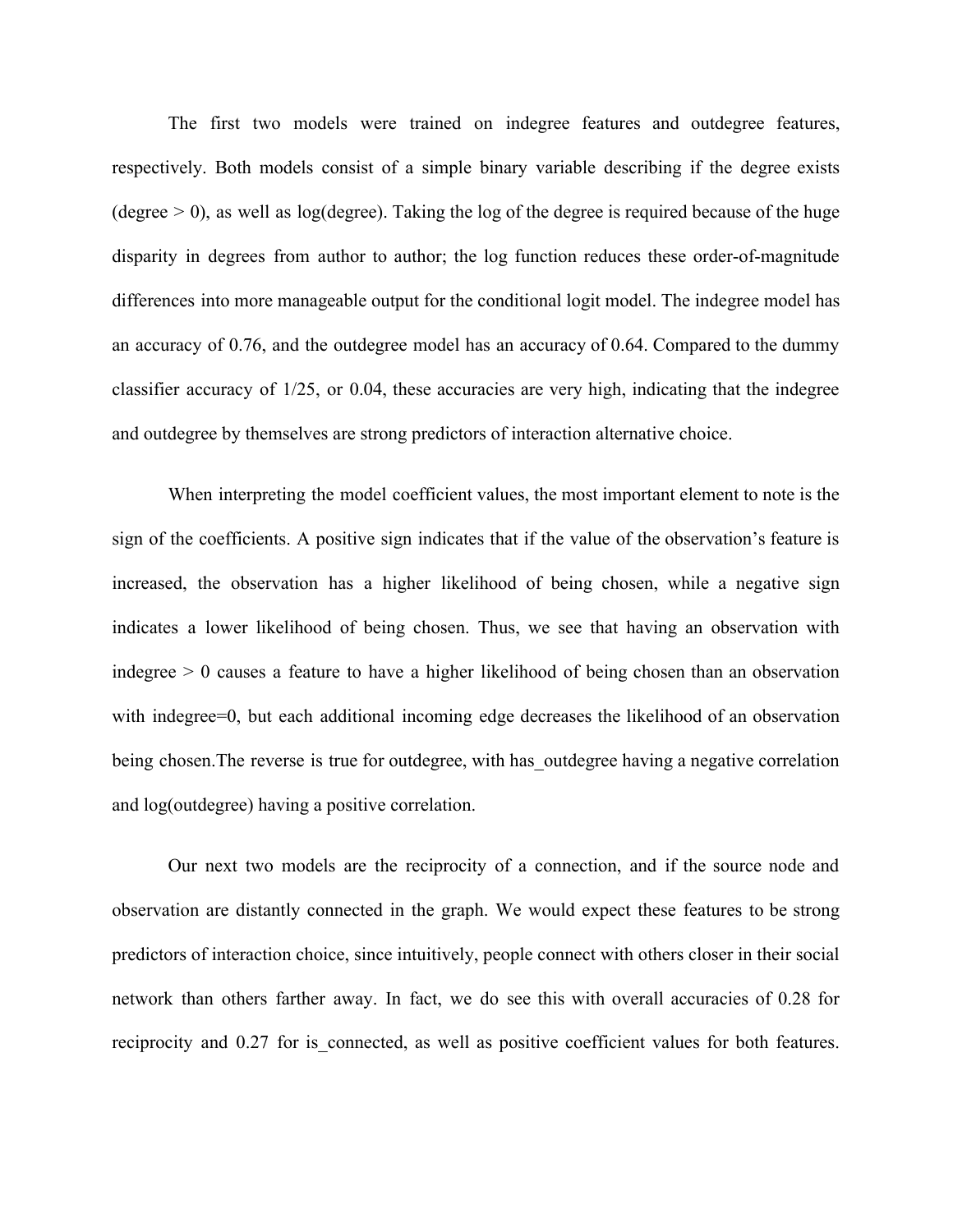However, we cannot read into these values too deeply, because the coefficient values are not statistically significant.

The final two models are simply two possible combinations of the previous models combined indegree and outdegree, and the combination of all features. Combining indegree and outdegree performs better than either indegree or outdegree alone, with an accuracy of 0.81. Combining all features together performs even better, with an accuracy of 0.83.

### **4.2. Author-only Interaction Network**

In the author-only interaction network, we have 32 features over 22,000 unique source nodes, and 550,000 total observations.

The full correlation matrix is too large to be shown below. However, the only significant correlation values (either greater than 0.5 or less than -0.5) were between num total interactions and indegree  $(0.54)$ , time since first post and time since recent post  $(0.95)$ , proportion finished journals and has finished (0.72). Descriptions of these variables can be found further into the results sections. Of these correlations, only time since first post and time since recent post is excessively large, so in the future, we may not need to compute both these values.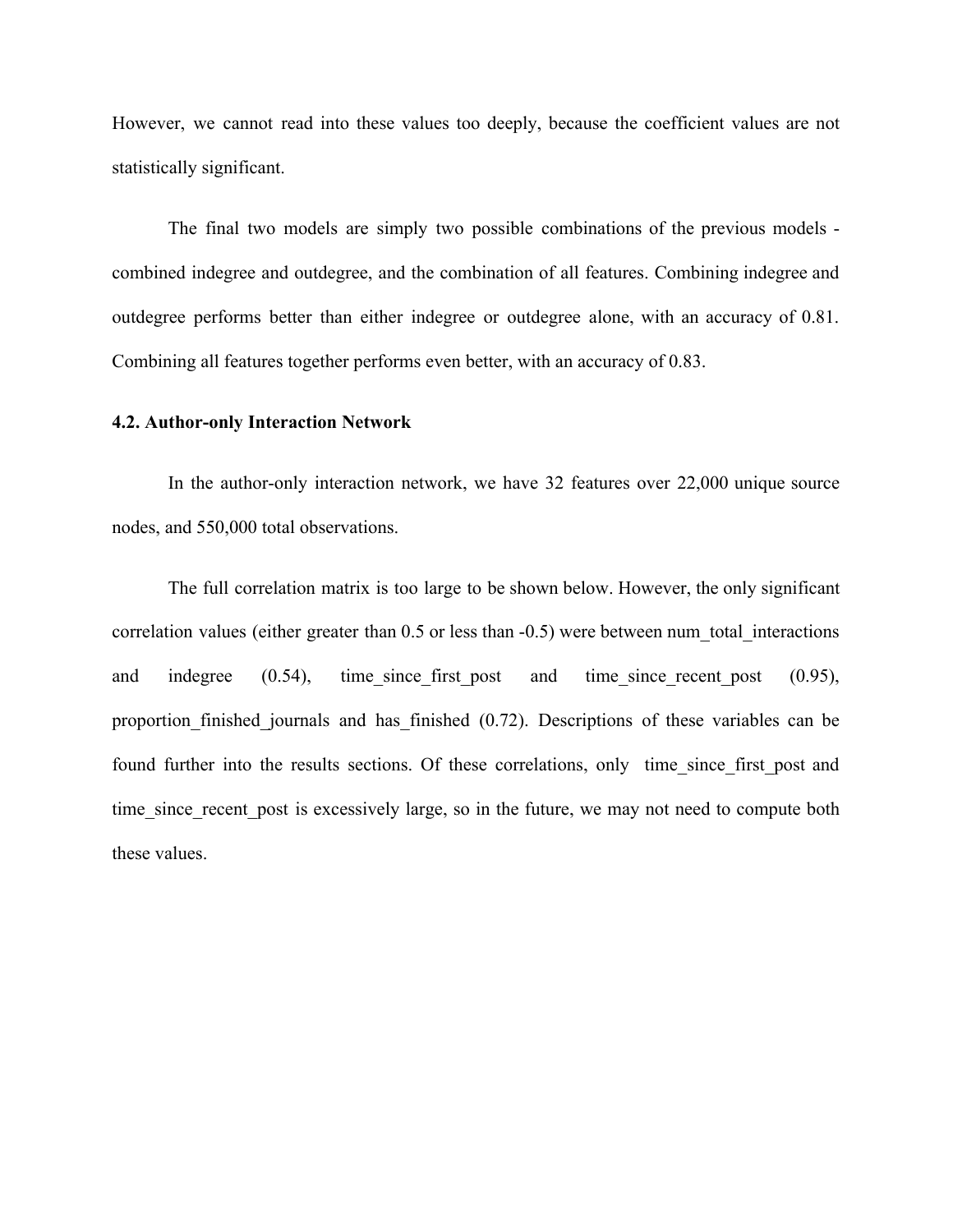|                        | 1.<br><b>Degree</b>  | 2.<br>Condition      | 3.<br>Authorship   | 4. Author<br><b>Interactions</b> | 5. Author<br><b>Journals</b> | 6. Recent<br><b>Interactions</b> | 7.<br>Reciprocity | 8. All<br><b>Features</b> |
|------------------------|----------------------|----------------------|--------------------|----------------------------------|------------------------------|----------------------------------|-------------------|---------------------------|
| log(indegree)          | $0.177*$<br>(0.007)  |                      |                    |                                  |                              |                                  |                   | $0.293*$<br>(0.011)       |
| has_indegree           | $-0.388*$<br>(0.031) |                      |                    |                                  |                              |                                  |                   | $-0.669*$<br>(0.047)      |
| log(outdegree)         | $0.076*$<br>(0.011)  |                      |                    |                                  |                              |                                  |                   | $0.182*$<br>(0.018)       |
| has_outdegree          | $-0.069*$<br>(0.019) |                      |                    |                                  |                              |                                  |                   | $-0.340*$<br>(0.028)      |
| is_shared_condition    |                      | $0.0669*$<br>(0.043) |                    |                                  |                              |                                  |                   | $0.165*$<br>(0.062)       |
| cond_custom            |                      | $-0.841*$<br>(0.032) |                    |                                  |                              |                                  |                   | $-0.034$<br>(0.045)       |
| cond_Neurological      |                      | $-0.734*$<br>(0.066) |                    |                                  |                              |                                  |                   | $-0.076$<br>(0.092)       |
| cond_Injury            |                      | $-0.608*$<br>(0.054) |                    |                                  |                              |                                  |                   | 0.061<br>(0.074)          |
| cond_Cancer            |                      | $-0.767*$<br>(0.054) |                    |                                  |                              |                                  |                   | $-0.067$<br>(0.034)       |
| cond_Surgery           |                      | $-0.658*$<br>(0.050) |                    |                                  |                              |                                  |                   | $-0.010$<br>(0.069)       |
| cond_Unknown           |                      | $-0.738*$<br>(0.107) |                    |                                  |                              |                                  |                   | $-0.091$<br>(0.146)       |
| cond_Childbirth        |                      | $-0.574*$<br>(0.064) |                    |                                  |                              |                                  |                   | 0.004<br>(0.088)          |
| cond_Other             |                      | $-0.617*$<br>(0.092) |                    |                                  |                              |                                  |                   | 0.025<br>(0.127)          |
| cond_Congenital        |                      | $-0.584*$<br>(0.141) |                    |                                  |                              |                                  |                   | 0.166<br>(0.187)          |
| cond_Cardiovascular    |                      | $-0.554*$<br>(0.056) |                    |                                  |                              |                                  |                   | 0.046<br>(0.078)          |
| is_patient_authored    |                      |                      | 0.000<br>(1.10e14) |                                  |                              |                                  |                   |                           |
| is_mixed_authored      |                      |                      | 0.000<br>(6.83e13) |                                  |                              |                                  |                   |                           |
| is shared authored     |                      |                      | 0.000<br>(4.34e13) |                                  |                              |                                  |                   |                           |
| visit_count            |                      |                      |                    | $-0.00001*$<br>(0.000)           |                              |                                  |                   | 0.00000<br>(0.00000)      |
| num total interactions |                      |                      |                    | $0.0002*$<br>(0.000)             |                              |                                  |                   | $0.00004*$<br>(0.00001)   |
| num_previous_replies   |                      |                      |                    | $0.035*$<br>(0.002)              |                              |                                  |                   | $0.008*$<br>(0.002)       |
| time_since_first_post  |                      |                      |                    |                                  | $-0.002*$<br>(0.000)         |                                  |                   | $-0.001*$<br>(0.00004)    |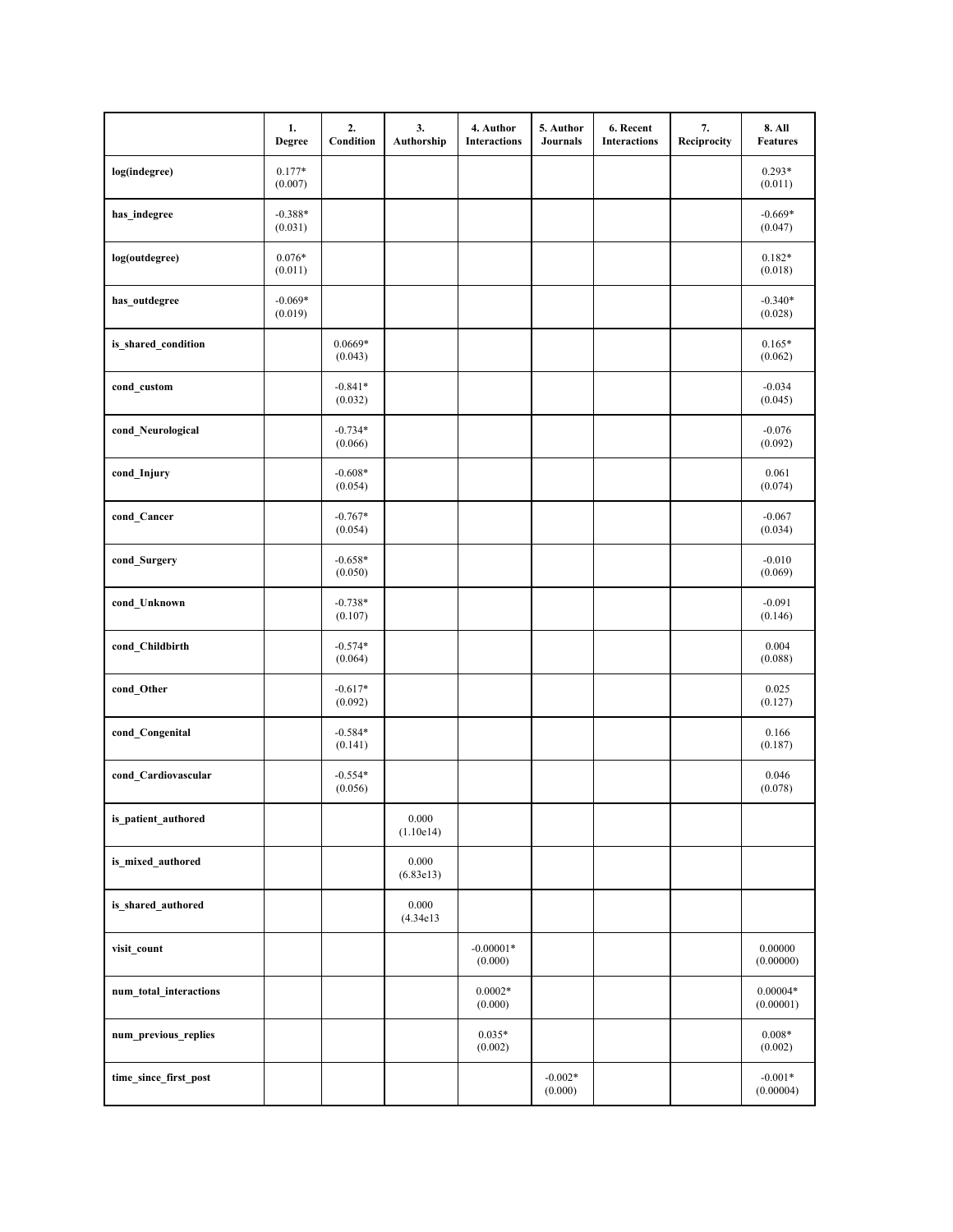| num prev journals            |        |       |       |        | $0.003*$<br>(0.000)  |                       |                     | $-0.001*$<br>(0.0002) |
|------------------------------|--------|-------|-------|--------|----------------------|-----------------------|---------------------|-----------------------|
| proportion_finished_journals |        |       |       |        | $-3.327*$<br>(0.036) |                       |                     | $-2.980*$<br>(0.047)  |
| has finished                 |        |       |       |        | $-2.198$<br>(0.044)  | $0.00001*$<br>(0.000) |                     | $-2.094*$<br>(0.053)  |
| time since recent post       |        |       |       |        |                      | $0.524*$<br>(0.004)   |                     | $0.003*$<br>(0.00001) |
| num interactions prev week   |        |       |       |        |                      | $0.035*$<br>(0.001)   |                     | 0.246<br>(0.004)      |
| num posts prev week          |        |       |       |        |                      |                       | $9.855*$<br>(0.500) | 0.008<br>(0.001)      |
| is_reciprocal                |        |       |       |        |                      |                       |                     | $10.744*$<br>(0.610)  |
| <b>Test Accuracy</b>         | 0.0865 | 0.054 | 0.039 | 0.1185 | 0.5565               | 0.4955                | 0.1999              | 0.6815                |

**Table 3:** 8 conditional logit model fits for author-only interaction data. Standard errors of the estimates are given in parentheses. Model was computed over 20,000 training observations and evaluated over 2,000 test observations. Asterisks indicate that the value is statistically significant with  $p<0.01$ .

Our first model is the combination of indegree and outdegree. However, unlike in the combined author and visitor interaction graph, these indegree and outdegree features refer only to prior interactions made with other authors. Somewhat unexpectedly, the results of this model heavily contrast with the first indegree model, with an accuracy of only 0.09, compared to 0.81 in the combined author and visitor degree model. Additionally, the coefficient signs for indegree are flipped, with a positive coefficient for log(indegree), but a negative coefficient for has indegree. Further analysis is needed to determine why the indegree and outdegree signs are not consistent with each other between the author-only graph and the combined author visitor graph.

The second model is based on a categorical feature, the self-disclosed condition of the author. On CaringBridge, authors are able to display one of seven different conditions on their site, such as Cancer or Childbirth. Additionally, options for "Other condition", "Condition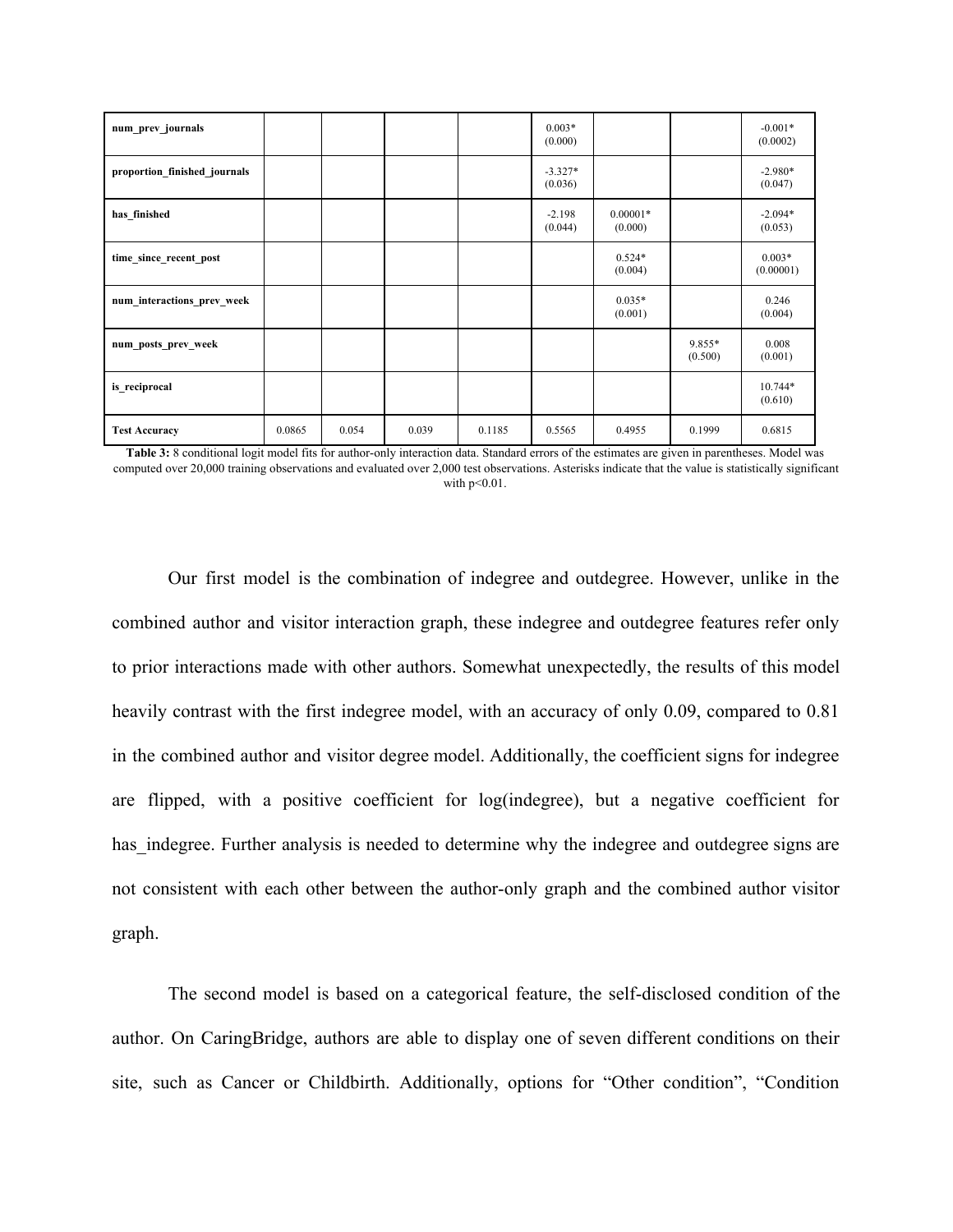Unknown", or a custom condition are offered. In order to avoid the dummy variable trap for categorical variables, we exclude the feature where the user has not disclosed their condition. We also include a computed feature, is shared condition, which is 1 if both the source author and target author share the same condition, and 0 if either of the authors have not disclosed their condition, or if the conditions are not the same. We would especially expect is shared condition to be a good predictor of interaction choice. However, even though the coefficient sign for is shared condition is positive, the accuracy of this model is low, only 0.05, barely better than the dummy classifier.

The third model is based on another categorical feature - authorship type. On CaringBridge, journal posts on a site may be written by either the patient themselves or a caregiver. In previous work with the CaringBridge dataset, our team built a machine learning classifier to determine if the author of any given journal post was a patient or caregiver. We then define an author to be a patient if at least 90% of all posts written by an author were classified as patient, and a caregiver if less than 10% of posts written by the author were classified as a patient. Otherwise, we classify the author as a mixed-author. Like with the condition variable, we exclude one of the variable options, is caregiver authored, to avoid the dummy variable trap. Additionally, we include another computed feature, is shared authored, which is 1 both the source author and target author share the same authorship type, and 0 otherwise. However, the results of this model are low, only 0.04, the same as the dummy classifier, and none of the feature coefficient signs are statistically significant.

The fourth model is based on previous target author interactions - total number of visits, number of total interactions (both incoming and outgoing), and number of prior replies on the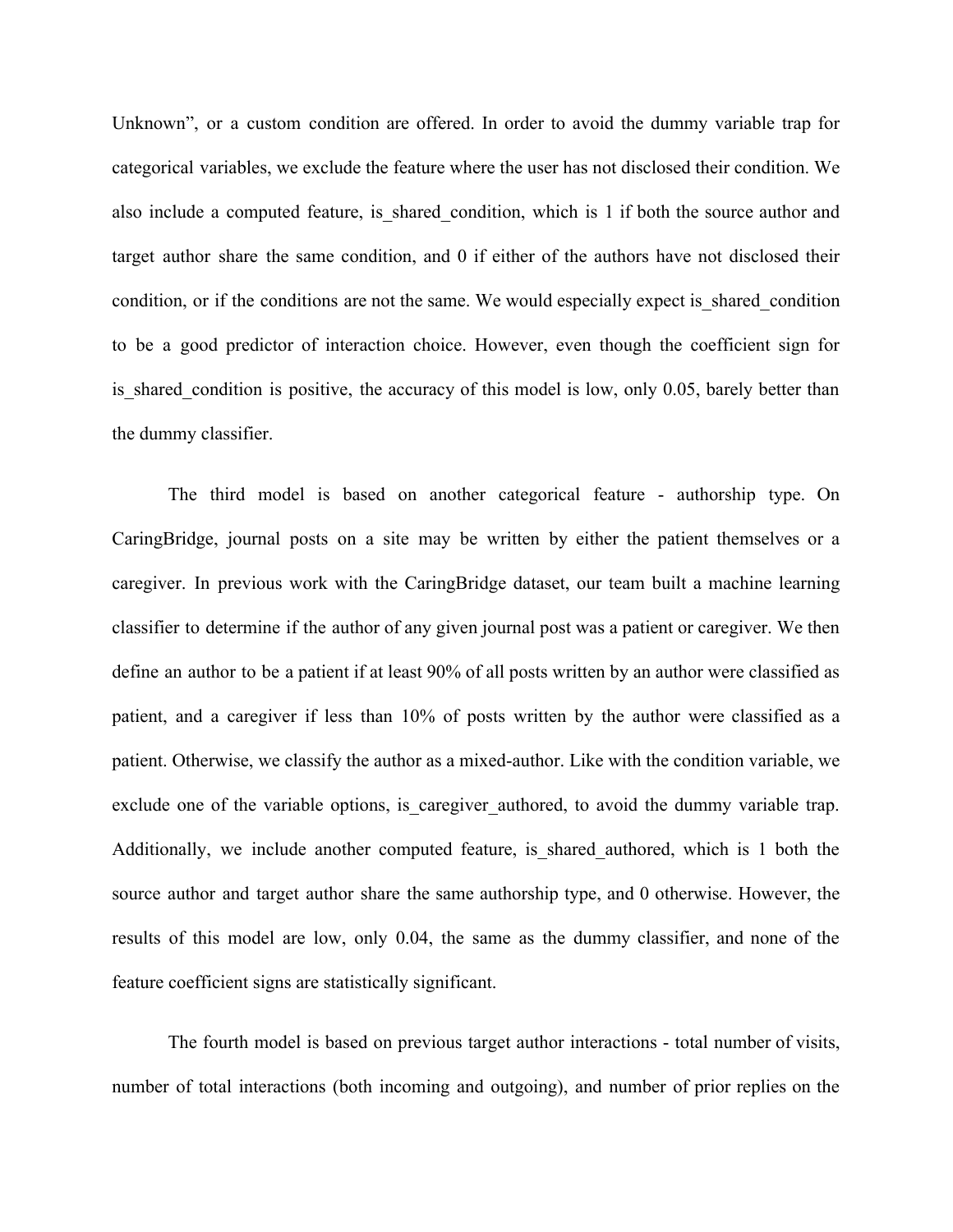author's journals. While the sign of the feature coefficient of visit count is negative, num total interactions, and num prev replies are positive, and the model's overall accuracy is 0.11, somewhat better than the performance of the dummy classifier.

The fifth model is based on the target author's prior journal posts - the amount of time since the author's first post, number of previous posts, the proportion of posts authored at the time of interaction relative to the authors total number of posts, and if the author has finished writing journals (i.e. the author will not author another post after the time of interaction). Time\_since\_first\_post, proportion\_finished\_journals, and num\_previous\_journals have negative coefficient signs, while num prev journals have positive coefficient signs. Overall, the accuracy of this model is 0.56, significantly better than the dummy classifier's accuracy of 0.04.

The sixth model is based on recent journals and interactions of the target user, where we define "recent" as an event occuring in the week preceding the interaction. These features include the time since the most recent post, the number of total interactions in the previous week, and the number of total posts authored in the previous week. All three of these features have positive coefficient signs, and the total accuracy of this model is 0.50, also much better than the dummy classifier.

The seventh model is based on reciprocity, similar to the reciprocity in the combined author and visitor graph. As in the earlier model, reciprocity here has a positive coefficient sign, but the sign's positivity is statistically significant here. However, the overall accuracy is 0.20, higher than the dummy classifier, but lower than the reciprocity accuracy of 0.28 in the combined author and visitor graph.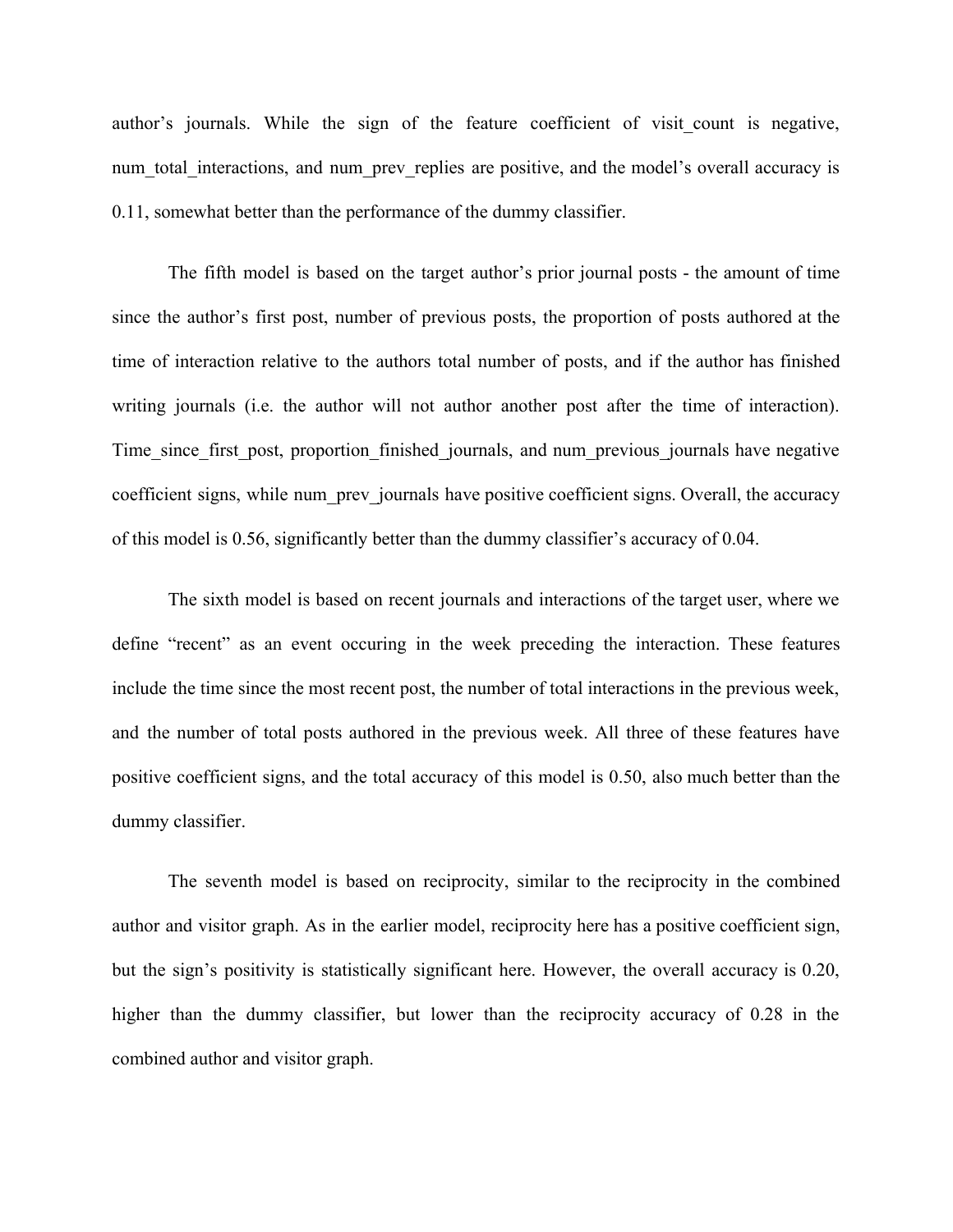Our final model is the combination of all the prior seven models, and the accuracy of this model is 0.68. As in the combined author and visitor graph final model, the accuracy is higher than any of the individual models.

### **5. Conclusion**

During this study, we created 14 conditional logit models to better understand the formation and growth of interactions in an online health community. While the specific results from our models are preliminary, we can make two broad types of comparisons: between the combined author and visitor graph and author-only graph, and between the purely-graph features and features specific to online health communities.

First, we see that adding interactions with non-author visitors greatly improves the accuracy of the overall results, even when only modeling author-author interactions. Specifically, adding visitors to our degree models improves accuracy from 0.09 to 0.81 and increases the total combined model's accuracy from 0.68 to 0.83. Second, we see that several of the health community-specific features, such as recent interactions and prior journal posts, do improve the accuracy of models. In fact, they account for the majority of accuracy for the author-only combined model, as the recent interaction model has an accuracy of 0.50 and the prior journal post model has an accuracy of 0.56, while the combined model has an accuracy of 0.68.

Although computational infeasible for this study, in future work, we would like to combine the interaction features with the online health community features. Additionally, we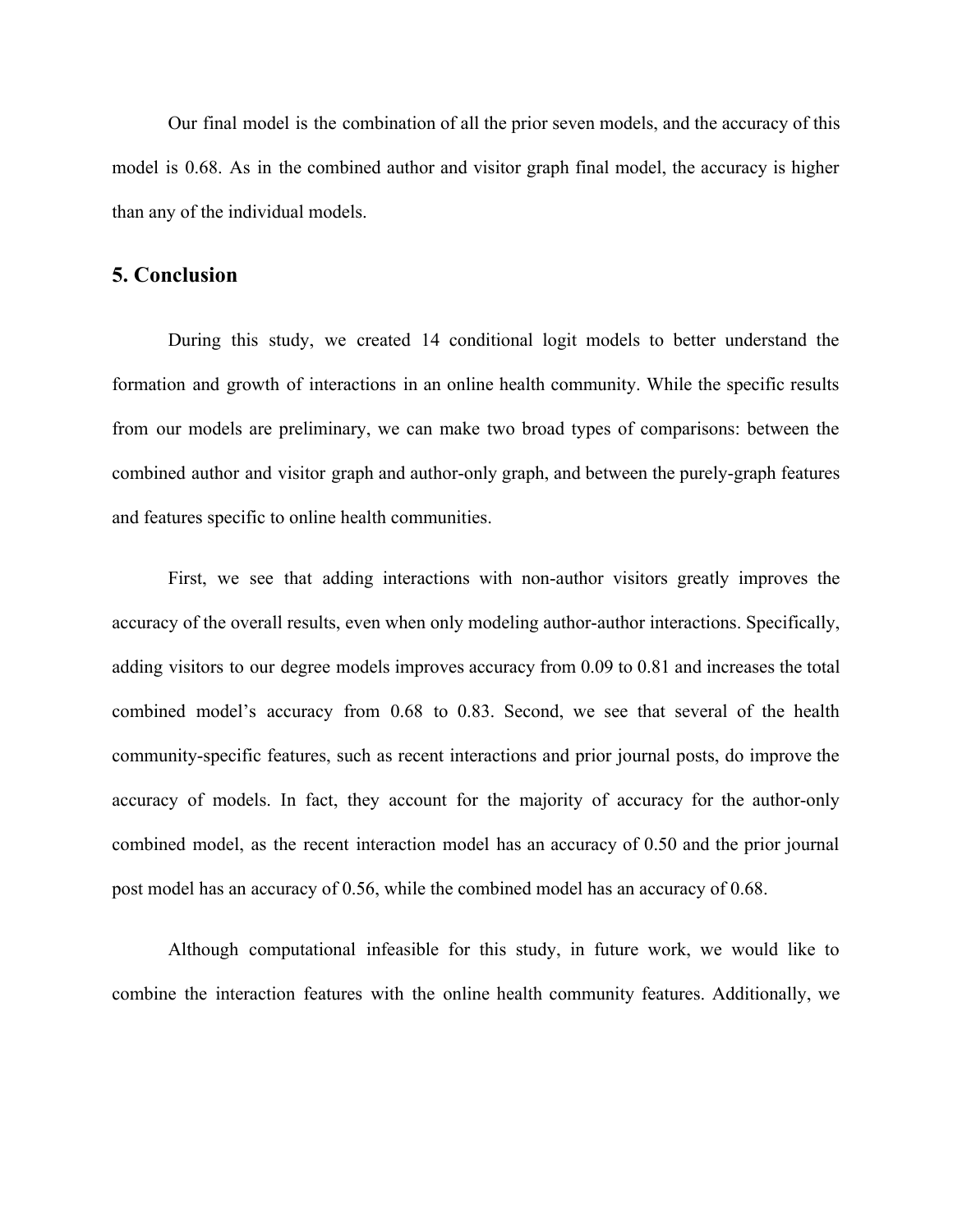would like to create new features derived from the online health community journal posts, such as sentiment analysis of journal posts and mortality outcomes for patients.

Overall, we have found that the framework of conditional logit models for modeling network growth described in Overgoor et al. can be successfully extended to the domain of online health communities. Our major next steps are expanding and refining our analysis of these conditional logit models to broaden our understanding of online health communities as a whole.